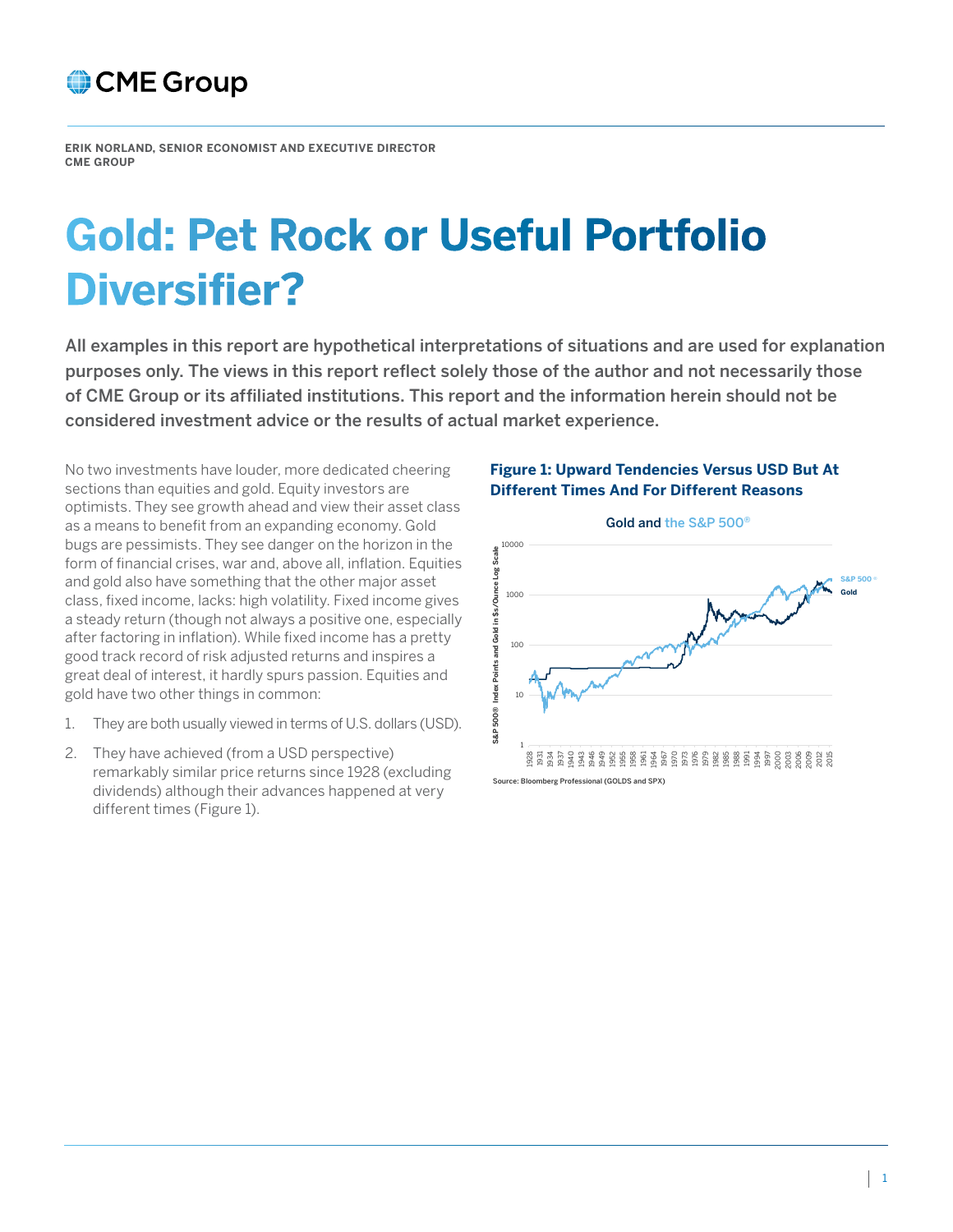While investors traditionally view gold and equities separately, and price them in USD, they can also be seen as a ratio (Figure 2), a scale that measures optimism and fear.

### **Figure 2: Stocks (Without Dividends) Versus Gold**



S&P 500®/Gold Ratio in Log Scale

#### e: Bloomberg Professional (GOLDS and SPX)

The S&P® / gold ratio is given to extremely long and powerful trends. Since the 1920s, it has essentially undergone seven phases:

- 1. **The Roaring '20s:** Stocks outperformed during the growth years of the 1920s.
- 2. **The Great Depression and the Early Part of World War II:** Stocks fell by 86% versus gold between the equity market peak in 1929 and its various lows in 1932 and 1933, as well as in 1942 when the Axis Powers reached the furthest extent of their military expansion. Stocks' performance versus gold was exacerbated by the Roosevelt Administration's confiscation of gold (except for amounts below five ounces, for jewelry and industrial uses) under Executive Order 6102. From 1933 to 1971, gold's worth remained fixed versus the USD at about \$35/ounce. Thus, the S&P® / gold ratio fluctuated only as a function of stock price movements.
- 3. **1943 to 1967 WW II Victory and Post-War Growth:** Stocks rose by 1,048% versus gold, or about 10% per year compounded, as the U.S. emerged victorious in World War II and the U.S. economy began a strong period of low-inflation, post-war growth.
- 4. **1967 to 1980 Vietnam, Watergate, Oil Shocks and Inflation:** Stocks fell by 95% versus gold, or by about

22% per year. The combination of President Lyndon B. Johnson's Great Society programs, the Vietnam War, strong labor unions, high marginal tax rates and increasingly burdensome government regulations along with tight labor markets created the conditions for high inflation let loose by an easy monetary policy. In 1971, President Nixon abandoned the dollar's peg to gold amid dwindling U.S. reserves of the yellow metal. Between 1971 and 1980, gold rose from \$35 per ounce to over \$800, while equities went nowhere.

- 5. **1981 to 2000 Disinflation and the Equity Bubble:**  Stocks outperformed gold by 4,000% over the period, or by about 20% per year. In 1979, President Carter appointed Paul Volcker to head the Federal Reserve (Fed). Volcker sent interest rates soaring in a successful, if aggressive, attempt to tame inflation. President Reagan shepherded through Congress a series of tax cuts and accelerated Carter's push towards deregulation. Reagan also broke the backs of organized labor, at least in much of the private sector. These policies led to higher productivity growth, stagnant wages, lower inflation and huge returns for equity investors. Gold suffered from rising mining production and lower inflationary pressures.
- 6. **2000 to 2011: Tech Wreck, War on Terror, Financial Crisis and Quantitative Easing:** Stocks fell 89% versus gold, or by about 18.5% per year. This period is still so fresh in everyone's memory that we don't need to go into the details other than to say that consumer price inflation never emerged, at least according to the consumer price index and GDP deflator, which, to be fair, have been making increasingly aggressive use of hedonic and substitution adjustments since the early 1990s. Commodity prices (energy, metals, and agriculture) soared along with gold, but labor costs stagnated and the cost of computing power plunged.
- 7. **2011 Onward, Winding Down of QE and A Return to Prosperity or a False Equity Recovery?** Stocks have risen 225% relative to gold since September 2011. We put a question mark in this sub-title because we aren't really sure if stocks will durably outperform gold or not. Notice that equities had a powerful countertrend rally in 1975 and 1976 when investors thought that with Vietnam and the first oil shock behind them that things would return to normal. A second massive round of inflation in the late 1970s left equity investors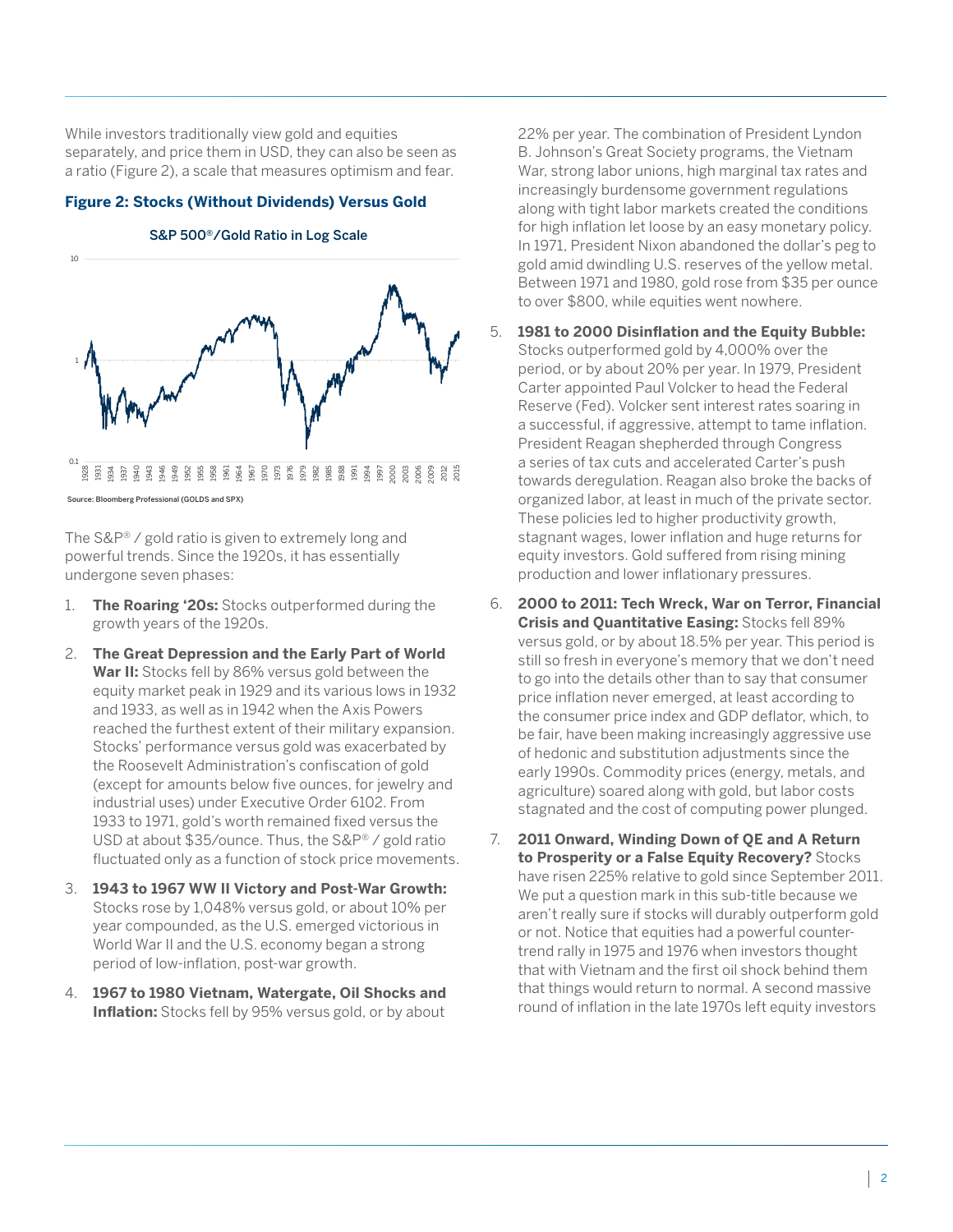sorely disappointed and gold investors overjoyed. Equity investors should probably ask themselves: Has anything that led to the financial crisis actually been resolved? Inequality is still as high as ever. Consumer debt has come down from 100% to 80% of GDP but public sector and corporate debt has soared. Gold has fallen from \$1,900 to below \$1,100 as stocks went higher, at least through 2014.

The common themes are that gold benefits from inflation, war, and economic distress. Equities benefit from stability and growth.

### **Gold: Good Investment or Pet Rock? A Look Through the Rear View Mirror.**

The above analysis may be interesting to the historically inclined and to trend followers but it doesn't really answer the key question: Is gold actually a good investment? In real life, investors don't usually choose between equities and gold but rather between equities and fixed income. Also, in real life equities pay dividends. One of the short comings of the S&P 500® / gold price ratio is that it fails to take into account dividends. Two percent per year dividends might not sound like much but when one compounds them out for 87 years, they add up to about a 460% return – no small oversight. Gold, meanwhile, doesn't really earn much in the way of interest.

For obvious reasons we can't answer the question "is gold a good investment" with certainty. What we evaluate with confidence is whether or not gold was useful to portfolios in the past. To do so, we compare the risk adjusted excess returns of gold to the risk adjusted excess returns on stocks and bonds. First, we define an excess return as being equivalent to the price return + any dividend or interest – return of the risk free rate (T-Bills). Second, we scale up the risk of gold and U.S. Treasuries to the same level as equities – this can easily be done via futures. Finally, we find the optimal risk allocation between the

three asset classes for two different periods (1928 to 2015, and 1985 to 2015). For the longer period, we use annual data assembled by Stern Business School and the St. Louis Fed. For the shorter (but still lengthy) period we use daily data from futures that trade at CME, CBOT and COMEX, rolled five days prior to expiry. Futures have the convenient property of already being in excess return and taking into account dividends, interest accumulation and storage costs.

The results show the following:

- Having gold in the portfolio would have been marginally beneficial in both the longer and the shorter period.
- Ideal gold allocations would have been around the 10-15% of portfolio risk (not the same thing as a 10-15% dollar allocation).
- Gold has a much lower risk adjusted excess return over time than either government bonds or stocks.
- What makes gold attractive is that it also has a low correlation to both stocks and bonds and is thus a useful portfolio diversifier.

### **Figure 3: Low Correlations = Good Diversification**

| <b>Correlation Table</b> | $1928 - 2015$<br><b>Annual Data</b> | 1985 to 2015<br><b>Daily Futures Data</b> |
|--------------------------|-------------------------------------|-------------------------------------------|
| U.S. Treasuries &        | 0.00                                | $-0.03$                                   |
| S&P 500 <sup>®</sup>     |                                     |                                           |
| U.S. Treasuries          | $-0.02$                             | $-0.06$                                   |
| & Gold                   |                                     |                                           |
| $S\&P500^{\circ}$ & Gold | $-0.09$                             | -0.01                                     |

**Source:** Federal Reserve Bank of St Louis, NYU Stern School of Business, Bloomberg Professional (TY1, SP1 and GC1) for raw data with calculations performed by CME Economic Research.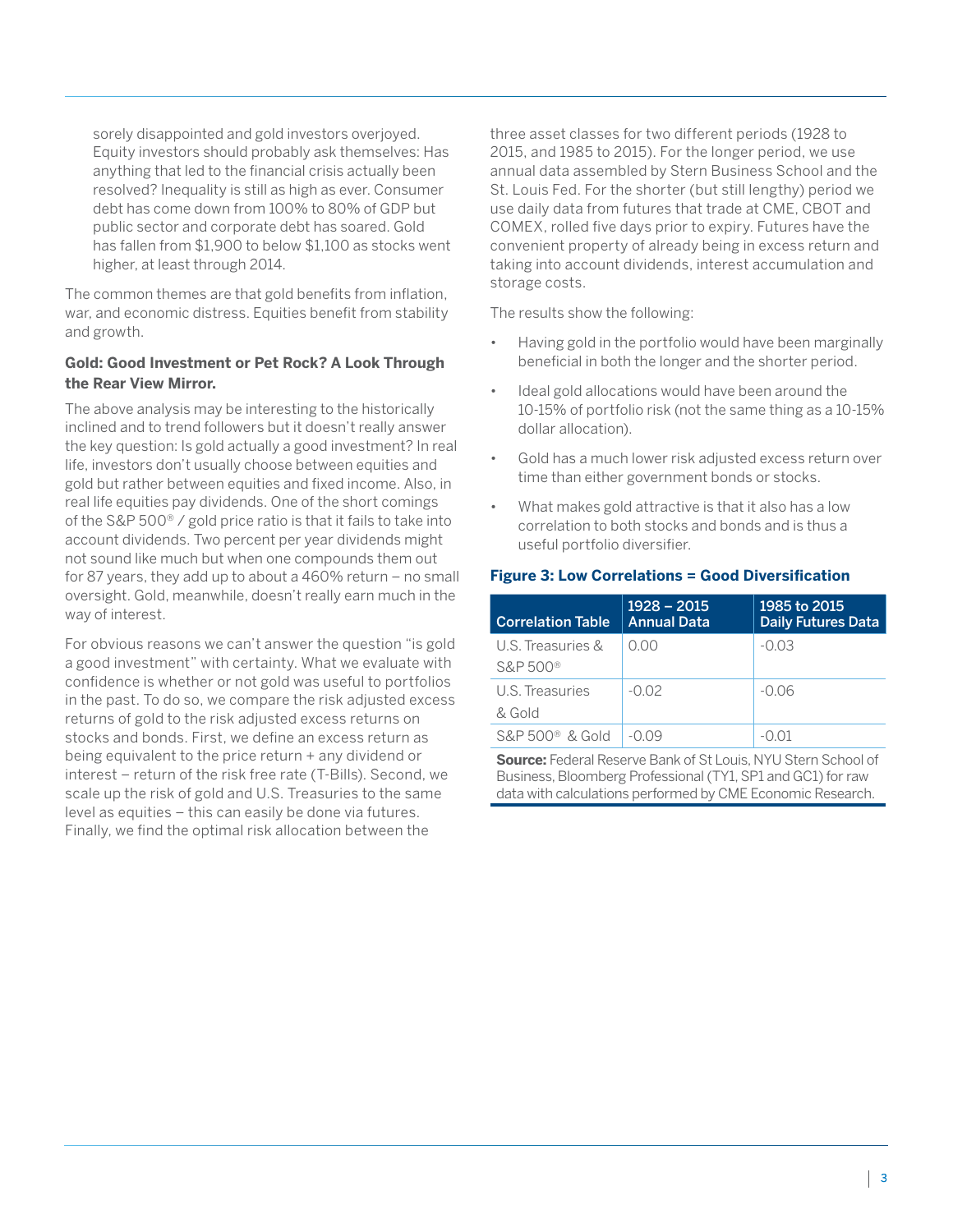Correlations between the three asset classes are close to zero. Equities and bonds have historically earned much higher returns than gold on a risk adjusted basis.

### **Figure 4: Historically, Diversification Benefits Come Mainly from Stocks and Bonds but Gold Adds Value**

| 1928-2015<br>Annual<br><b>All Asset</b><br><b>Scaled to</b><br><b>S&amp;P 500®</b><br><b>Risk</b> | Average<br><b>Annualized</b><br><b>Excess</b><br><b>Return over</b><br><b>T-Bills</b> | $Risk =$<br><b>Standard</b><br><b>Deviation</b><br>(scaled from) | Information<br>Ratio<br>(Average<br>Return /<br><b>Standard</b><br>Deviation) |
|---------------------------------------------------------------------------------------------------|---------------------------------------------------------------------------------------|------------------------------------------------------------------|-------------------------------------------------------------------------------|
| S&P 500 <sup>®</sup>                                                                              | 5.38%                                                                                 | 19.30%                                                           | 0.279                                                                         |
| U.S.<br><b>Treasuries</b>                                                                         | 4.13%                                                                                 | 19.30%<br>(from 6.97%)                                           | 0.214                                                                         |
| Gold                                                                                              | 1.30%                                                                                 | 19.30% (from<br>17.29%)                                          | 0.067                                                                         |
| Blend $1*$                                                                                        | 6.77%                                                                                 | 19.30% (from<br>13.72%)                                          | 0.351                                                                         |
| Blend 2**                                                                                         | 7.02%                                                                                 | 19.30% (from<br>11.81%)                                          | 0.364                                                                         |

\*Blend 1 is 55% equity and 45% bond risk; \*\*Blend 2 is 47.5% equity, 37.5% bond and 15% gold risk.

Allocation is based upon risk and not upon \$s because bonds and gold are adjusted to equity level risk using the risk-parity approach.

**Source:** Federal Reserve Bank of St Louis, NYU Stern School of Business for raw data with calculations performed by CME Economic Research.

There is much to quibble with over the longer period analysis. Bond futures didn't exist until the late 1970s and it would not have been easy or even possible to lever up their returns to equity-level risk beforehand. Gold futures didn't exist until 1975 and gold was not really tradable by the public in the U.S. from 1933 until 1971. The strong point of the longer-term analysis is that it indicates how the three assets performed over many different economic periods.

The shorter-term analysis using daily futures data from January 1, 1985 until present (almost 31 years) comes up with some fairly similar conclusions, at least insofar as gold allocations are concerned. What is strikingly different is the relative allocation of stocks and bonds. While stocks did better than bonds in risk adjusted terms from 1928 until present, the opposite is true from the 1985 to-present period. Bonds were the chief beneficiaries of the great disinflation and the financial crisis.

# **Figure 5: Blend 2 (With Gold) is Slightly Better Off Than Blend 1 (Without Gold)**

| 1985 - 2015<br>Daily<br><b>Futures with</b><br>All Asset<br><b>Scaled to</b><br><b>S&amp;P 500®</b><br><b>Risk</b> | Average<br>Annualized<br><b>Futures</b><br>Return | $Risk =$<br><b>Standard</b><br><b>Deviation</b><br>(scaled from) | <b>Information</b><br>Ratio<br>(Average<br>Return /<br><b>Standard</b><br>Deviation) |
|--------------------------------------------------------------------------------------------------------------------|---------------------------------------------------|------------------------------------------------------------------|--------------------------------------------------------------------------------------|
| S&P 500 <sup>®</sup>                                                                                               | 6.45%                                             | 19.61%                                                           | 0.329                                                                                |
| U.S.<br><b>Treasuries</b>                                                                                          | 13.65%                                            | 19.61% (from<br>6.51%                                            | 0.696                                                                                |
| Gold                                                                                                               | 2.25%                                             | 19.61% (from<br>$16.4\%$                                         | 0.115                                                                                |
| Blend 1*                                                                                                           | 15.27%                                            | 19.61% (from<br>14.66%)                                          | 0.779                                                                                |
| Blend 2**                                                                                                          | 15.51%                                            | 19.61% (from<br>10.49%)                                          | 0.791                                                                                |

\*Blend 1 is 31% equity and 69% bond risk; \*\*Blend 2 is 26.5% equity, 62.5% bond and 11% gold risk.

Allocation is based upon risk and not upon \$s because bonds and gold are adjusted to equity level risk using the risk-parity approach.

**Source:** Bloomberg Professional (TY1, SP1 and GC1) for raw data with calculations performed by CME Economic Research.

## **Figure 6: Gold of Mild Benefit Historically at Around a 15% Risk Allocation**

Log Growth of a Dollar: Cumulative Excess Return Over T-Bills Scaled to S&P 500® Risk



Source: Federal Reserve Bank of St. Louis, Stern School of Business at NYU, Bloomberg Professional (XAU, GC1, SP1 and TY1), CME Economic Research Calculations